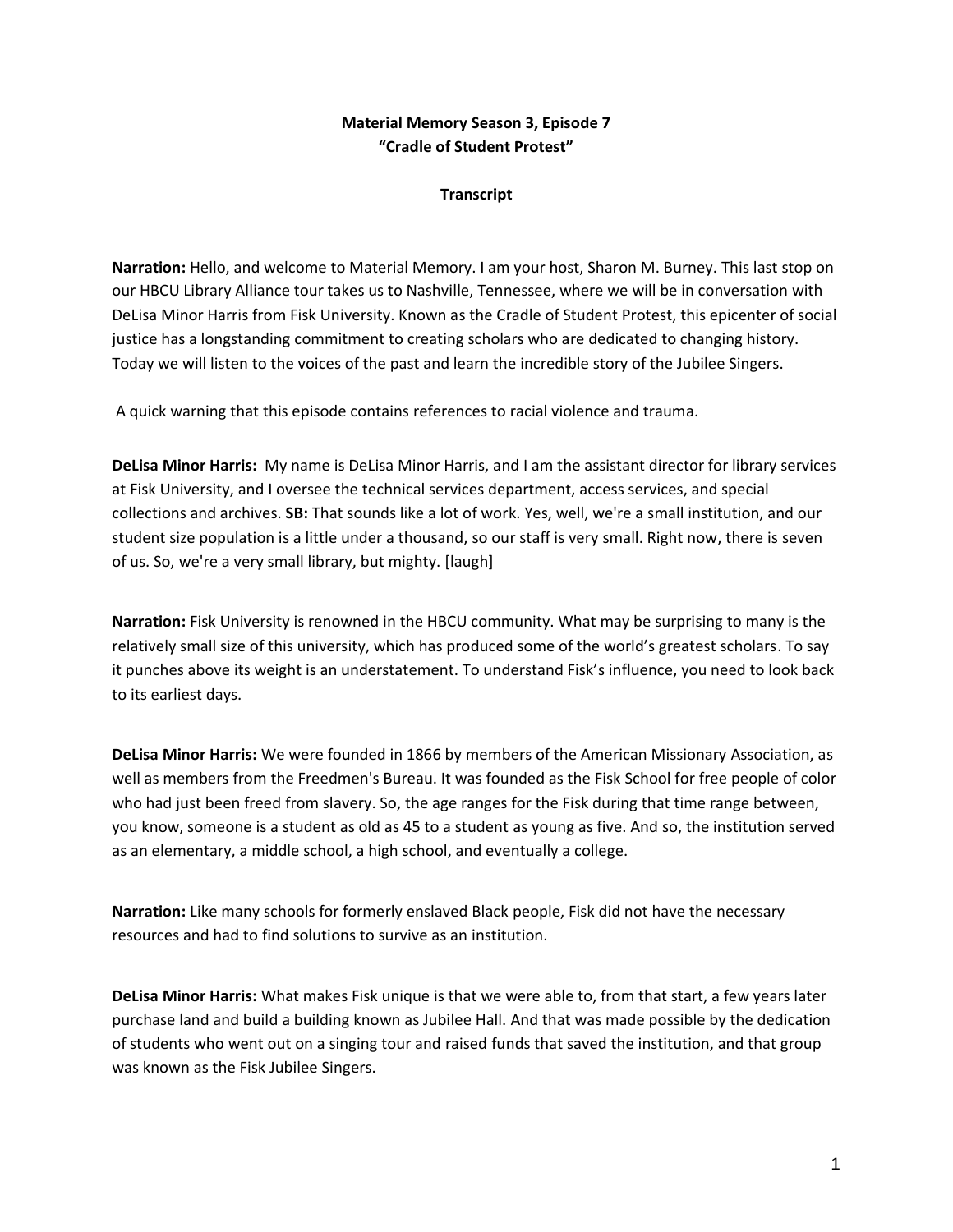**Narration:** Fisk was saved by its students, who lent the university one of the most valuable things a person has: their voice.

**DeLisa Minor Harris:** The original group was founded by George L. White. He was the treasurer of the university, and he knew that Fisk University needed money. And so he came up with the idea to form a singing troupe. So he made arrangements for them to leave Nashville and travel north to conduct a tour in 1871. And from that tour, there was a lot of, you know, hardship, illness, and I mean, even the singers didn't have proper clothing. They were in the north, it was really cold. So, um, some got sick, but they continued on. And from one of their first shows, they actually raised \$500 that they ended up giving to the Chicago Fire Relief Fund. Um, so they didn't even keep that money, they gave it.

**Narration:** Imagine working hard for funds desperately needed, and in turn donating them to other people in need. In time, however, the Jubilee Singers' efforts did pay off for Fisk.

**DeLisa Minor Harris:** And so they continued on, they were successful. They raised \$20,000 on the first tour. And their recognition was heard of in the UK. And they were invited over for a tour in Europe, and they sung for Queen Victoria. And from there, their name grew even more. They were able to go back for a second European tour and, overall, they raised a little over \$150,000 that purchased the land that Fisk University currently sits on, as well as construction for Jubilee Hall and furnishments, and the partial construction for Livingstone Hall and furniture for that building.

**Narration:** To put that into context, the \$20K they raised with that first tour is the [equivalent](https://www.officialdata.org/us/inflation/) of roughly half a million in today's dollars; the \$150,00 they raised with their European tour would equal approximately \$3.5 million. Yet the money was only a small part of the Fisk Jubilee Singers' incredible legacy.

**DeLisa Minor Harris:** The impact, I mean, people came out of their pockets for the singers. How else could you explain a group of African American individuals in 1871 or 1877—whatever year—raising that much money? I mean, they literally put themselves on the line and put forth an image of something that spoke out against what they were pegged to be. And that's how the Black music tradition really becomes that: the Black music tradition, because now it is in a way respected. Now you have people who are imitating it.

**Narration:** The impact of the Jubilee Singers' tours is indisputable. However, the journey to success was built on the road of intentionality and exceptional care, as they introduced the world to the Negro spiritual. The Jubilee Singers understood the mission and the importance of what was at stake.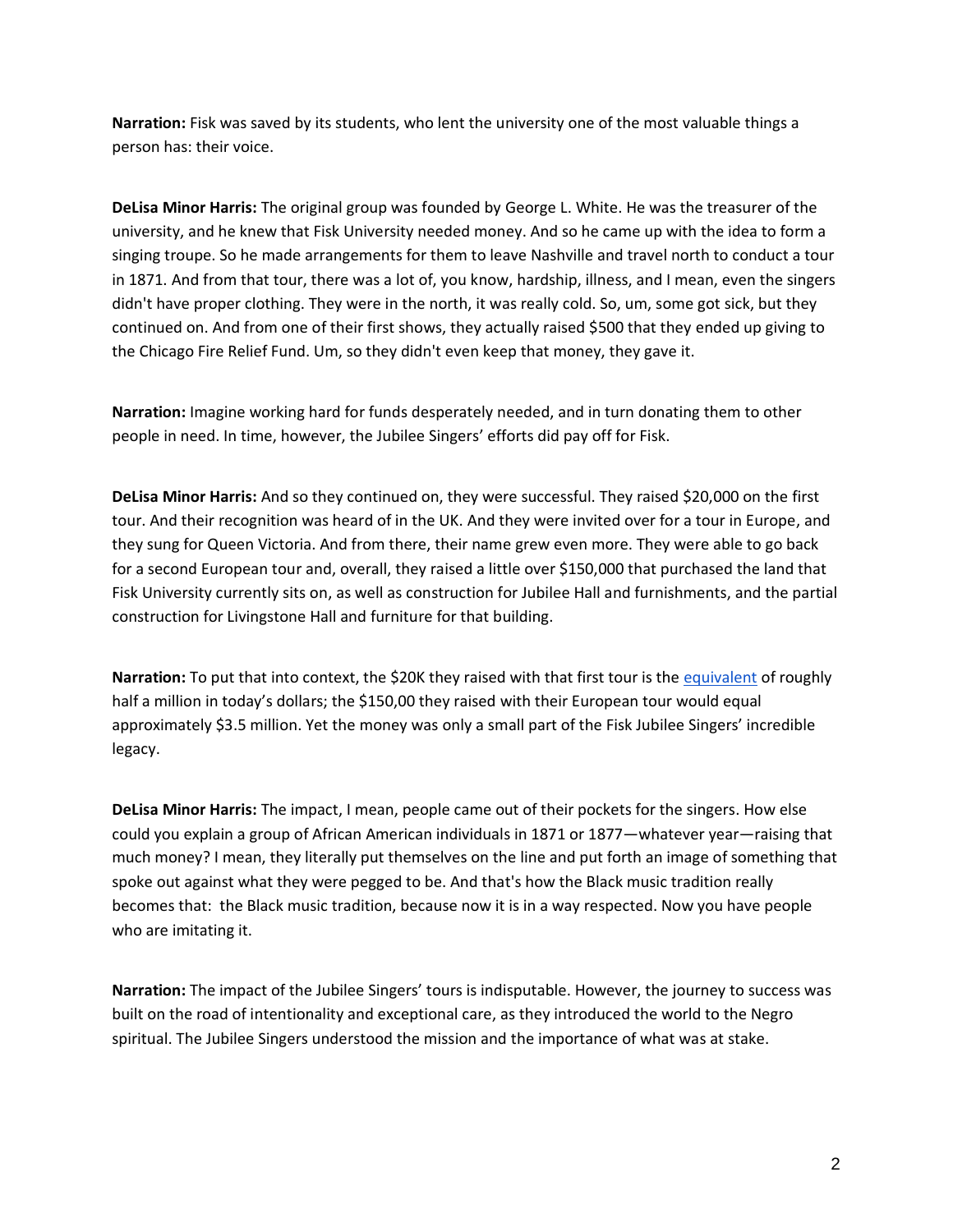**DeLisa Minor Harris:** You know, the spiritual came about in a way that was not necessarily celebrated at first. It was something that was seen as not a musical tradition or something that was considered music. When I think about George L. White, who formed the singing troupe, the Jubilee Singers, his original strategy for the group was to sing these classical numbers. Only after they did the traditional program, would he even permit a spiritual to be sung. And so, you know, just thinking about that, the spiritual means so much more than just a song. It really is that thing that catches you in your heart, and it just grabs your heart and you just, you, you, sometimes you can't even breathe. I mean, it just makes you feel, brings out something in you. And it's a recognition of, of trauma, it's a recognition of glory of, of, making it through, pushing through, you know, victory, and just all these different things. And then you see the Fisk Jubilee Singers making it an international thing. So it went from the fields, when they were enslaved, to when they were free, and now they're taking it overseas and introduced it to people who had never … "What is this? What, what do you call this? What are these songs and, and the meaning behind it?" They didn't really even have to explain. The songs explained themselves.

**Sharon Burney:** I would love for you to expand upon the role of Negro spirituals as a form of protest, as a form of strategizing.

**DeLisa Minor Harris:** When I think about the Jubilee Singers, and all that they came from and endured, they use their music and their voices as a way to speak out against it, but also to, in a way, try and put an end to it. So it, I mean, it's just like the protests that happened later on, where you're using your body, you're sitting in to stop something that's happening—to put an end to it. And the Jubilee Singers, singing spirituals, traditional songs of their ancestry and heritage, singing these songs to people who have done these things to them who still contribute to doing things to them, like keeping them from being able to live places and do things and go places, is a way that they protest against it and speak out against it, for change. And when they sing these songs, people weep, and people lose or separate themselves from what they originally thought. When we see Black people, it's often in minstrelsy or barbaric ways, during that time. And so, they pulled them away from that treatment. And their goal is to put an end to it, and they do it in such an eloquent and beautiful and melodic way that all one can do is think, "wow."

**Narration:** DeLisa and her colleagues are working to ensure this legacy is never forgotten. Her love for and commitment to the Jubilee Singers collection shines through when she talks about it.

**DeLisa Minor Harris:** Well, [laugh] I, uh, my favorite pieces are probably the original purses that the singers from the 1800s owned, and they're pink and blue, and they were hand-stitched and they, I mean, they're just beautiful silk. Also, probably Ella Sheppard's diaries. Ella Sheppard Moore was one of the original Jubilee Singers. She was pianist, and she often stepped in to direct, when George White or was not able to, and she continued on until she passed, and her children went to Fisk. And Beth Howse, who used to be our special collections librarian, was a direct descendant of Ella Sheppard Moore and her family. So, the legacy and the tradition of that family still lives on today.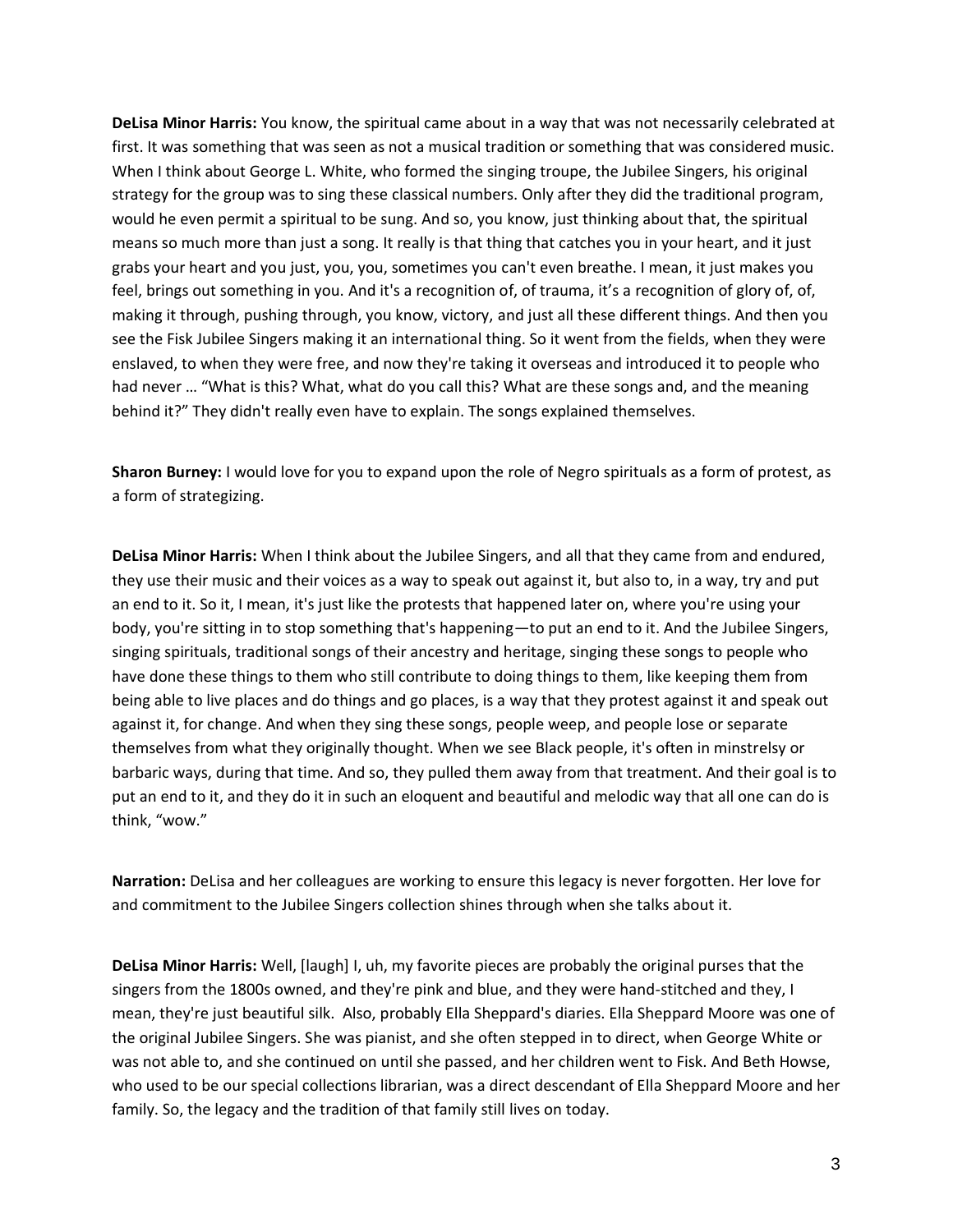**Narration:** It's not just the artifacts that are being preserved, it's the tradition.

**DeLisa Minor Harris:** So even today you have students who come to Fisk to be a part of the group. The group still goes on tour. They were just recently nominated for their second Grammy award. The Fisk Jubilee Singers is something you can't separate from Fisk. It's part of who we are, and their legacy is long, and it's been withstanding for now 150 years.

**Narration:** That second Grammy they were nominated for? They won it. Today's Jubilee Singers are truly their ancestors' wildest dreams.

**DeLisa Minor Harris:** We had an exhibit and we named it, "Lord, I'm Out Here on Your Word." And that's one of the songs that the Fisk Jubilee singers often sing. Dr. Kwame, who's the current director, he suggested this as the title. And I mean, the lyrics, "Lord, I'm out here on your word." I mean, that is really essentially what the Fisk Jubilee Singers were, and were doing. They were out there on a prayer, on faith. Because this was something that had never been done.

**Narration:** Using the vastness of a choir, made up of vocal ranges from baritones to sopranos, the Jubilee Singers represented the voices of protest, joy, sorrow, resiliency, and determination. They introduced the Negro spiritual and—more importantly—its revolutionary history to the world. With their international respect and fame, the singers secured critical funds for what would become one of the great HBCUs, whose very existence and success was an act of defiance.

## *[ Music: Wade in the Water, Fisk Jubilee Singers]*

**Narration:** the music you are hearing is the Fisk Jubilee Singers singing "Wade in the Water." This Negro spiritual, sung as a declaration of perseverance through the inhumanities of chattel slavery and the hope for freedom, also held a significant purpose. Harriet Tubman used the song on the Underground Railroad to alert escaping enslaved peoples to get off the trail and into the water, to ensure that dogs used by slave catchers would lose the ability to track their scent.

I want to move forward in time to the 1960s, where Fisk and its neighboring universities in Nashville continued the tradition of protest and defying expectations.

**DeLisa Minor Harris:** Fisk, Meharry, and Tennessee State, all reside along the same street within blocks of each other on Jefferson Street. So, you know, even though we're all separate institutions, we're connected by the people. And from that, you have these connections that create a group of students who recognize when social issues are affecting all of them, their neighborhood, and they come together and organize together. And it doesn't matter that we don't go to the same institution, even though, you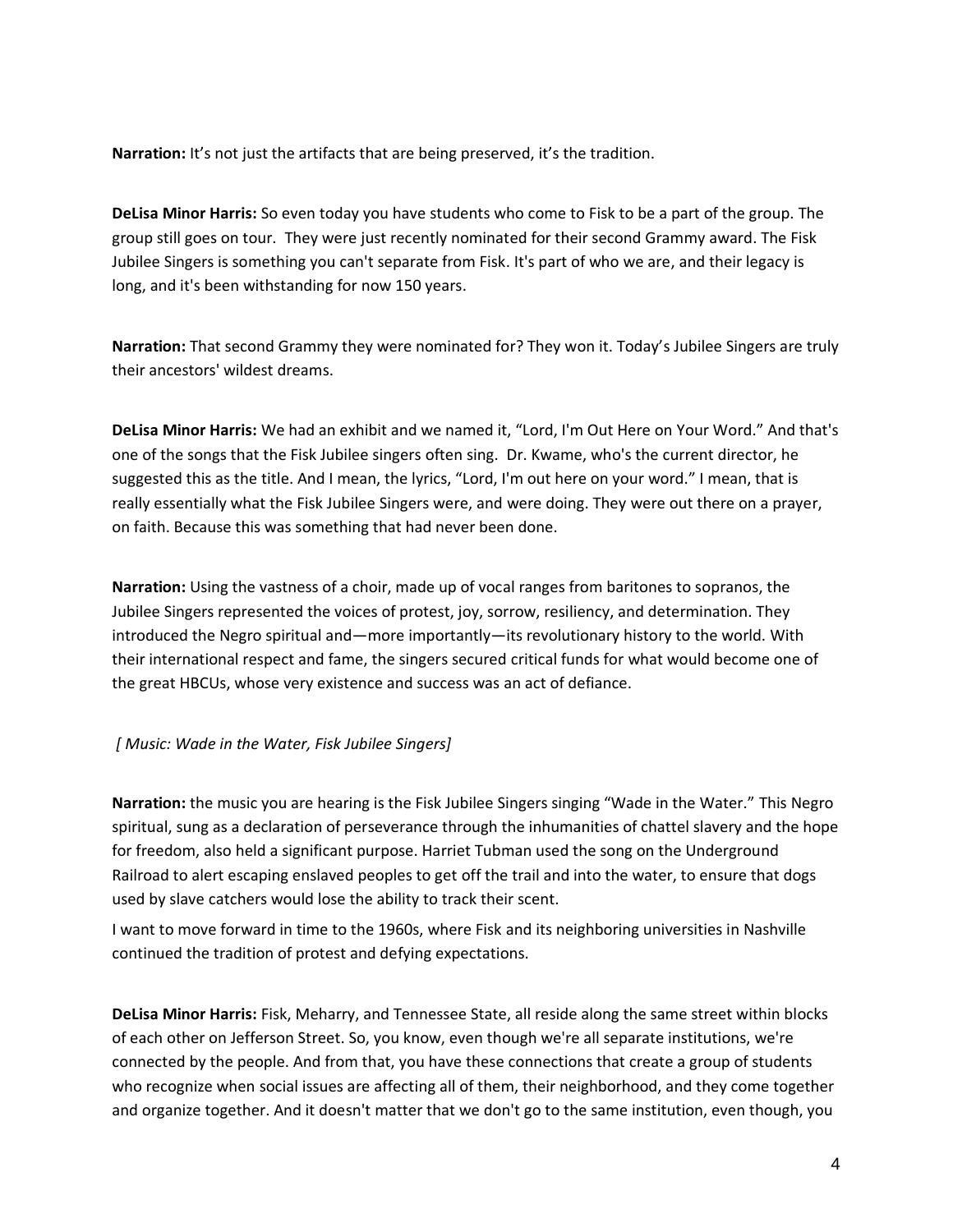know, there's friendly rivalry there maybe with sports or, or other things, but when it came to impacting social change, that affects all of us. And so, it's really all about community and how, I don't want to say nothing divides us, but I mean, in that situation, nothing really did.

**Narration:** There's a nickname for Nashville, and specifically the Jefferson Street community, that I love: The cradle of student protest. I asked Delisa to expand on this title.

**DeLisa Minor Harris:** When I think about the cradle of student protest, really at Fisk University, we can trace student protests back to the late twenties where the students at Fisk revolted against the president of the institution, Fayette McKenzie, who they felt was racist and, uh, over controlling. Essentially, he thought that Black people were [laugh]—men and women should not be close or near each other or involved in certain activities because they were naturally sexual beings. I mean, this is kind of overly racist kind of thinking. And so, the students revolted, they refused to go to class, they protested and they even had the backing of W. E. B. DuBois, who came to campus and he spoke, and he basically spoke out against McKenzie as president of Fisk. And it stirred up a lot as alumni wrote in about it, mostly in support, but then there were some who supported McKenzie. Students were kicked out and this went on for almost a year until McKenzie resigned. And so, we look at student protest tradition at Fisk from that point.

**Narration:** After a hard-fought battle with Fisk's administration, students gained greater liberation within the university, but the world around them remained a racist and violent place.

**DeLisa Minor Harris:** After World War I and lynchings, there was also two students who were affected by that, where we had the Cordie Cheek case in the thirties, where Cordie Cheek was lynched. And he was actually at his aunt's house right across the street from Fisk. And he was taken from her house and taken to a small town in Tennessee and was lynched. And so students, and even some of administration efforts got involved in that case because they actually knew who Cordie Cheek was, knew he had been essentially hiding out at a family member's house in the community.

**Narration:** Emmitt Till is often represented as a lynching victim from America's distant past, but was it really that long ago? My father was born the same year as Emmitt. This country's legacy of lynching continues today, as Black people, including children, continue to be victims of murders committed in plain sight, and we watch as their murderers are acquitted in a court of law. Cordie Cheek was sought out by his murderers in the safe space of a relative's home, in his HBCU community. I wish that these public lynchings were a relic of America's past that would be inconceivable today. I wish that [59](https://www.insidehighered.com/news/2022/04/08/hbcu-bomb-threats-take-toll-mental-health)  [incidents of bomb threats](https://www.insidehighered.com/news/2022/04/08/hbcu-bomb-threats-take-toll-mental-health) were not levied upon HBCUs across the country this year. I wish that the [recent anti-lynching law](https://www.npr.org/2022/03/08/1085094040/senate-passes-anti-lynching-bill-and-sends-federal-hate-crimes-legislation-to-bi) signed by President Biden had not taken over 100 years and 200 failed attempts to be passed. The issue of lynching lit a fire under students in the decades following the 1930s as it continues to mobilize us now.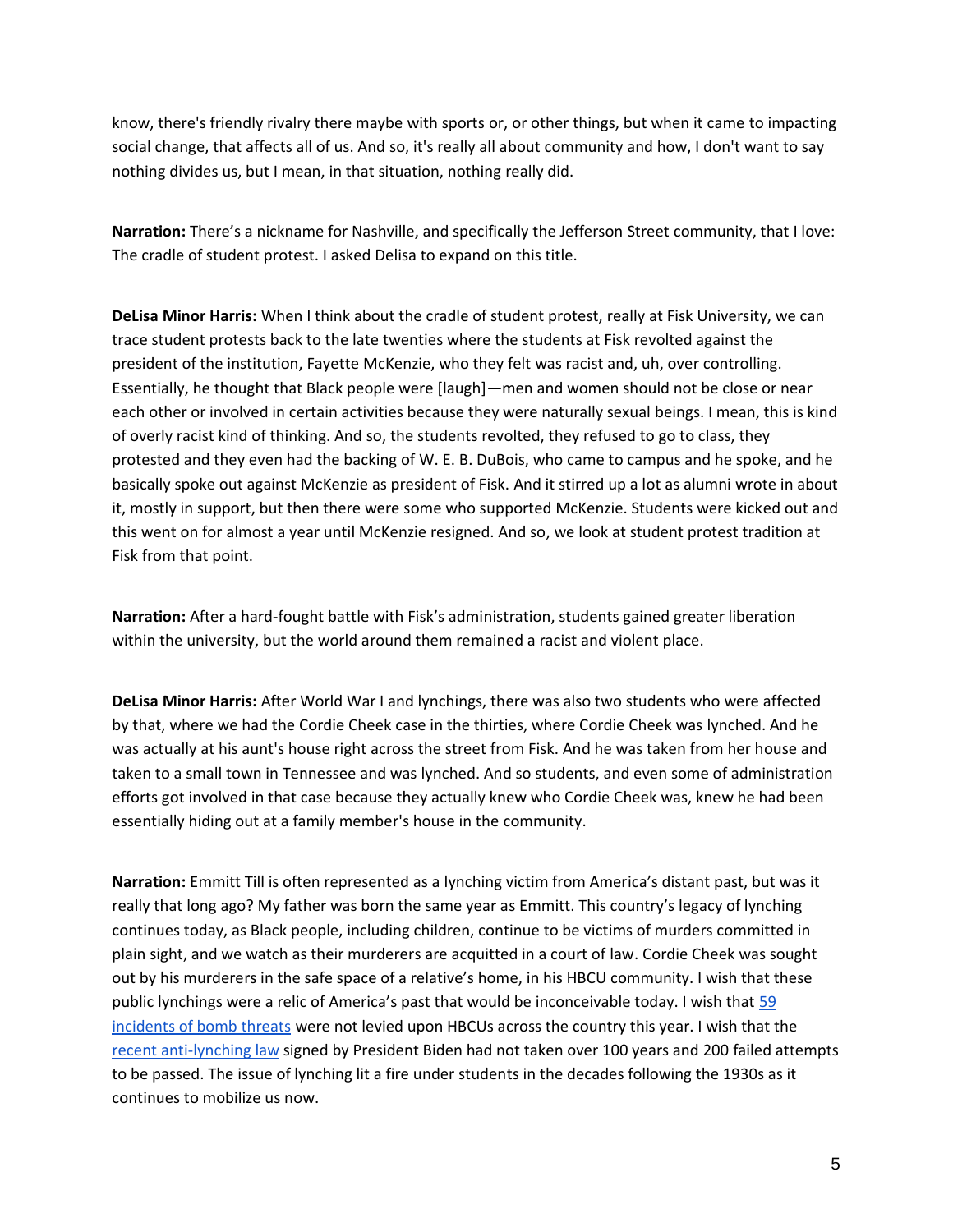**DeLisa Minor Harris:** And so, there's students who speak out about that—lynchings and other issues. And I think that's a buildup into the forties and fifties. There are obvious issues, of course, with Jim Crow in the South, and students are speaking about them, either writing about them in the student newspaper, expressing themselves in the literary magazine through poetry or short story, and then also organizing an NAACP chapter at Fisk. And we see the discussion ramp up more and more about what's happening. Why can't I go to this restaurant, shop at this store? In 57, Dr. King comes to campus to speak. And he actually comes to Fisk a few times, where he's talking about the Montgomery bus boycotts, and so then students are getting more involved in the issues. And so, from that, there's a SNCC chapter that's formed. And there's actually a "sit-inners club" is what they called it. You have people like Reverend Lawson who are teaching about non-violent strategy, and protests, and those moments of meeting and getting together and strategizing, transform into action, where now you're going downtown in Nashville to the lunch counter, to Woolworth's and you're actually doing this you're, you're sitting in, and even some students were going to, like, the movie theater and sitting in there and saying, "We won't leave until this is integrated."

**Narration:** In this era, Fisk produced several civil rights legends. Diane Nash, co-founder of the Student Nonviolent Coordinating Committee (or SNCC) was a leader of the Nashville sit-in movement. She organized the Freedom Riders, helped lead a movement against bail, and was a leading strategist in the voting rights movement. Nash's close friend and fellow Fiskite was none other than John Lewis, a central figure in the civil rights movement who went on to serve in Congress for over 30 years. These were just two of the many Black youth activists who became part of the Nashville Student Movement.

**DeLisa Minor Harris:** And also, too, during this time, you have White exchange students who, who have come to Fisk, and they too are involved. They too feel the need to stand up and support, um, the students who are getting involved.

**Narration:** Following the assassination of Malcolm X in 1965, we start to see a shift in the politics of the civil rights movement.

**DeLisa Minor Harris:** Yeah, it really just sparks this change, and it even continues on past the sit ins to where we get into the Black Power movement and this idea of creating a more-Black university, where we have African studies and Black studies. And so, you get into that in the seventies, and we have a Black president, we have, um, leadership that is really about Black pride.

**Narration:** It is during this time that we witness the transformation of the civil rights movement to the Black Power Movement and its presence in SNCC, as Stokely Carmichael (who in 1978 changed his name to Kwame Ture) is elected chairman of SNCC in 1966. Carmichael radically shifted the direction of SNCC, embracing the ideology of the Black Power Movement. The Black Power Movement, motivated from the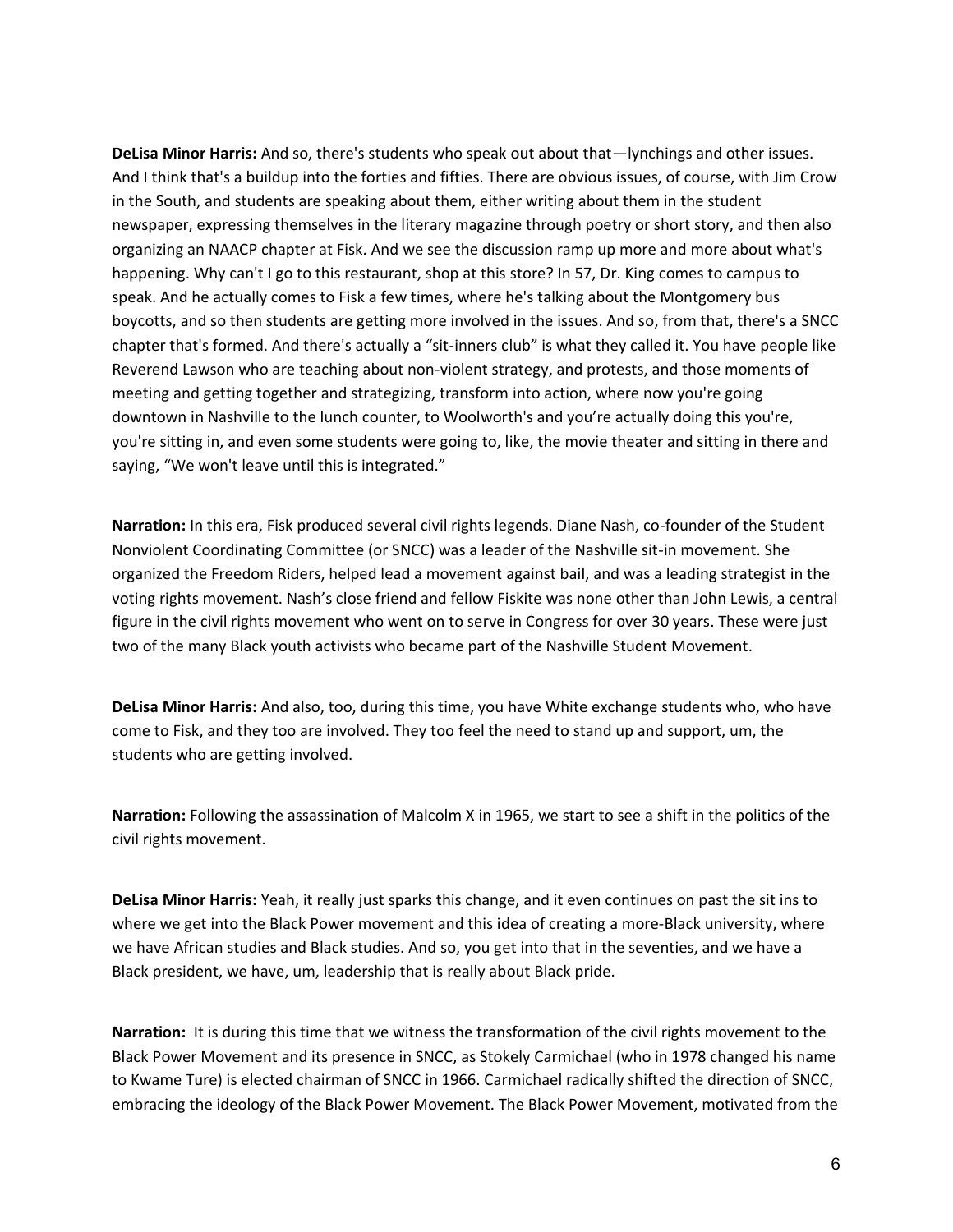necessity and desire of safety, promoted the doctrine of self-reliance through racial pride, economic empowerment, and the creation of political and cultural institutions. The movement also started to take a more transnational context.

**DeLisa Minor Harris:** And also looking at anti-apartheid as well, because you have a tennis tournament, I [believe at Vanderbilt](https://www.tennessean.com/picture-gallery/sports/2018/04/06/heated-protests-at-the-1978-davis-cup-of-us-vs-south-africa/33512311/) that had, um, an apartheid supporting backer, or something was happening, but the students from Fisk and Meharry and TSU protested that tennis engagement, because it went against the anti-apartheid movement. And so, the tradition from that late 1920s moment to, now it continues because now we see, here in Nashville, just like across the country, the Black Lives Matter movement. And we see here on the front lines, one of our alums, Justin Jones, who sat in at the Capitol, and was arrested, you know, detained numerous times for just peacefully protesting. He and other young organizers renamed the Plaza, the Ida B. Wells Plaza, and he's been doing activist work, um, you know, trying to get the bust of Nathan Bedford Forrest removed from the state Capitol and other things. And so we can see the tradition continued through him and other Fisk students, alumni who are involved organizers, activists—in their various cities.

**Sharon Burney:** When you think about documenting the now, the importance of us collecting our own histories, why is that important and vital, and how does that play into recent current events as you see it?

**DeLisa Minor Harris:** There's always a question of how we got here. Well, how we got here is played out in archives. But I'll say in real time, now we have social media. We have things that weren't there before. So you can go back and see what people have said, or people have done. And so, I guess when I'm thinking about it, it's the archives of those moments that speak to how this happened. And so, during the riots**–**

**Narration:** DeLisa is speaking about the January 6th, 2021, insurrection at the U.S. Capitol.

**DeLisa Minor Harris:** During the riots, people were thinking and comparing to the social justice protest of the summer and how, military or the government reacted to those protests versus then, and if it weren't for people capturing these moments, we wouldn't be able to speak truth to what we're seeing. We wouldn't be able to call it out without that record. And so that's how I connect it to the archives, because even if we go back to the 1960s, if we didn't have those records, we could not speak truth to what is happening now. And that's why, you know, sometimes archivists or special collections librarians, people consider hoarders, or we want to keep everything. Well, I mean, we look at things in the sense of if we have it, we can tell it, you know, we can say it, we can show it, we can prove it.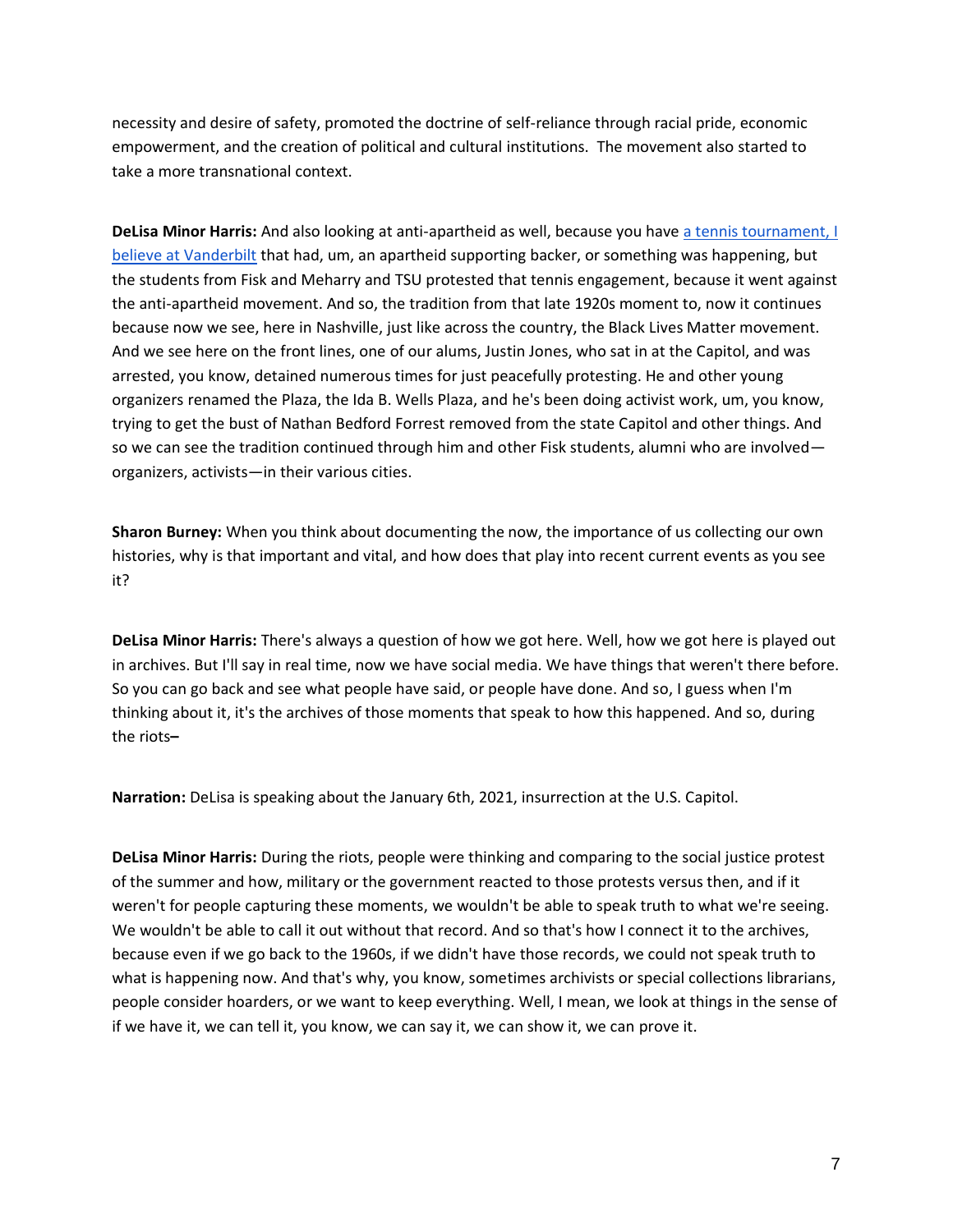**Narration:** Protest records are of vital importance. In some ways, the act of collecting these stories is an act of resistance.

**DeLisa Minor Harris:** Having that oral tradition, having that oral history demonstrates how important, how valuable people of color are to society. When I look at the oral histories in our collection, they're not just political figures that we know, like John Lewis, but they're also people who were officers in the military and their experience matters to how we tell the story for people of color. And then, others who worked in the cafeteria at Fisk for 50 years, those stories matter.

**Sharon Burney:** Yeah, when you think about the value of hearing the actual voice, what do you think about those impacts in the oral traditions?

**DeLisa Minor Harris:** It really impacts your emotion, and it grabs you to be more empathetic. Maybe it pulls you to think about collectiveness. Like, you know, maybe it's not just me, but it's about, it's about all of us doing our part.

## *[ Music: Jubilee singers (Glory)]*

**Narration:** That was the Fisk Jubilee Singers, singing "Glory." One of the ways Fisk continues its legacy of protest is by thriving as a liberal arts college. Fisk produces artists and humanists who observe the world around them, tell our stories, and reimagine what the future could be. DeLisa showed us how she herself came to value our history and culture.

**DeLisa Minor Harris:** I do this work because, well, it's been embedded into me, from my mother to love and appreciate Black history, cultural heritage, all of that. We would go to the MLK celebration every year our church would have during Black History Month. And we would wear traditional clothing from the African American experience, whether you grew up in the South and you would wear your traditional clothes, or you would wear your African wear, you know, it was just different things. And it was always impressed upon me to appreciate and value African American cultural heritage. And, and I took that into my, into my adult life and then found that I didn't want to separate it from my professional life. Like every day that I do what I do, I'm just excited about it. And I, and I want other people to be excited and when they read something, like I read something, I want them to understand this is important.

**Narration:** For descendants of enslaved people, the formal study of the arts and humanistic inquiry itself can be an act of radical defiance. Even today there are people who see this knowledge as dangerous. In the face of multiple threats to Fisk's artistic legacy, cultural heritage workers are more crucial than ever. I asked DeLisa about digitization as a possible tool for preserving some of Fisk's collections.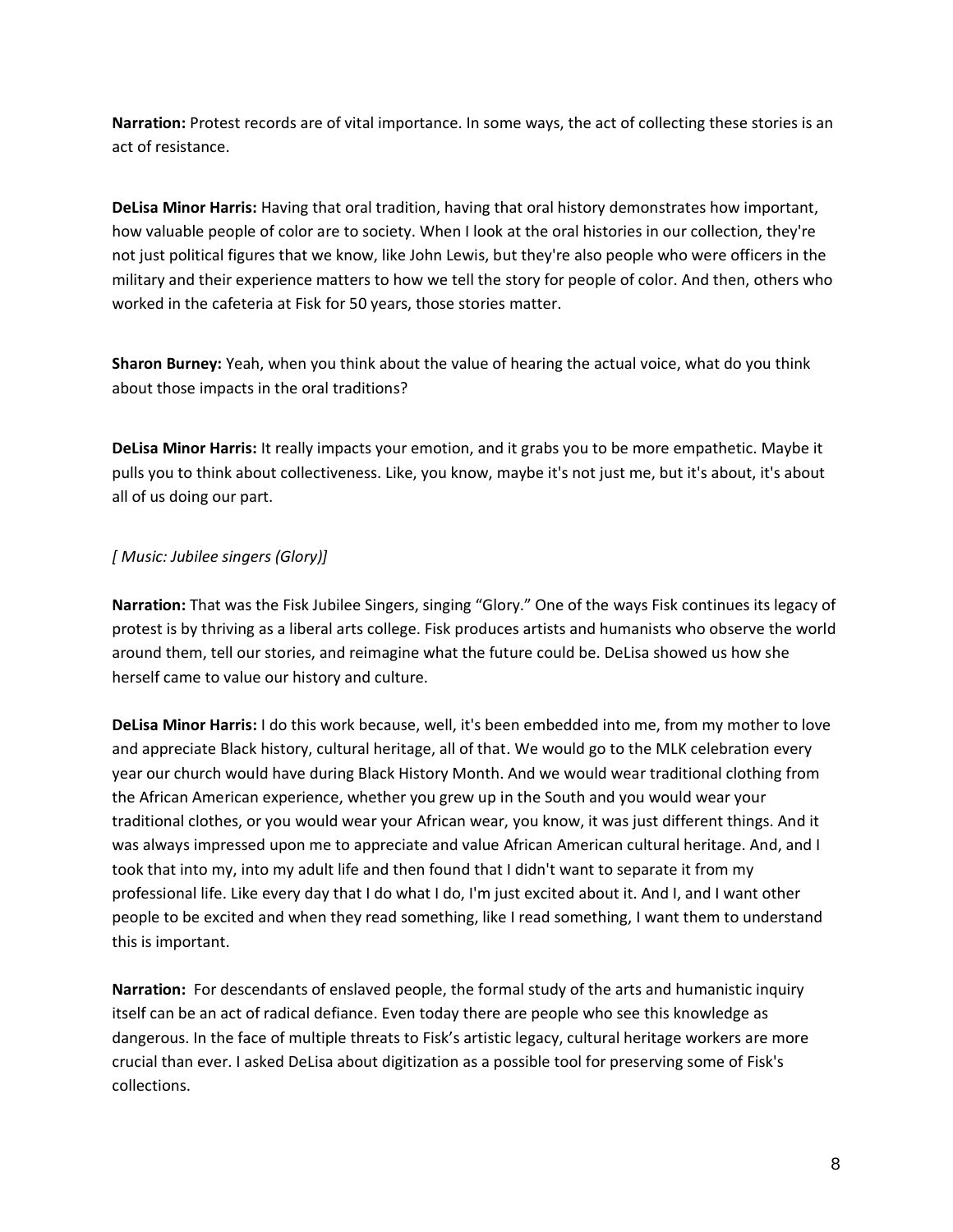**DeLisa Minor Harris:** For a small HBCU, like Fisk, we are often underfunded. And our goal is to be able to get to a point where we can do the things that are necessary to preserve our physical collections with digitization. It's different for a small HBCU to make the same type of decisions that you would at other places. The decision is how do we keep this room and this temperature right? How do we make sure that the roof doesn't fall in, or we're leaking or whatever. But digitization, for a lot of HBCUs—I can only speak for mine—is a lofty goal.

**Narration:** Preservation work requires institutional capacity. Grant funding helps. I'm happy to report that since this interview was recorded, Fisk has received a digitization grant from CLIR. Yet grants do not address the deeper infrastructure problems and the psychological impacts of systemic inequity. DeLisa's goal is to preserve these stories and to get people to respect the community behind it, but this work is made harder by external factors that can feel beyond her control.

**DeLisa Minor Harris:** Fisk University sits in the heart of north Nashville, which is a predominantly African American community. Our zip code, I believe, has the highest rate of incarceration of African American people. And so, we're also seeing a shift in the city where you have more people coming into the community and buying properties and rebuilding homes—what we call the "tall and skinnies"—and, you know, selling them for half a million dollars. And it's really caused communities like Fisk, like TSU, like Meharry, and other businesses, Black-owned, to rapidly pick up the pace of where we have to go in order to stay alive, or stay present, or, or be considered up here with this new development, this new Nashville. And so it's really, you know, changing the priorities. Yeah. And I think, you know, if we were able to control our own destiny, then maybe it wouldn't affect us, or we wouldn't have a reason to be nervous.

**Narration:** In a country dominated by predominantly White media, when many people think of Nashville, they think of "The Birthplace of Country Music." However, another name predates that. "Music City" was a nickname for Nashville bestowed by Queen Victoria. After she was immensely impressed by the performance of the Jubilee Singers, she proclaimed that "they must be from a city of music." Country music was derived from Black music: Creole, gospel, blues, spirituals, and folk. The stories of Black Nashville are often buried, while historically Black spaces are being bought up and Black families are priced out of their communities. These threats to the Black community in Nashville make the archival collections at Fisk that much more important.

**DeLisa Minor Harris:** My thoughts are [sigh] we can't have a community without these archives, you know, this is how we tell our community story. And I think about it from the perspective of north Nashville, where you have this history of Jefferson Street, but there's only a few collections, maybe one and that's at Fisk is it's the [Jefferson Street Photograph Project Collection](https://www.fisk.edu/wp-content/uploads/2020/06/jefferson-streetphotoprojectcollection1857-1982.pdf) that speaks to that history, where it's hard to find the images of those Black-owned businesses that line the street before the construction of Interstate 40, and really tell the story of that entire north Nashville community.

**Narrative:** Central to this community is the university itself.